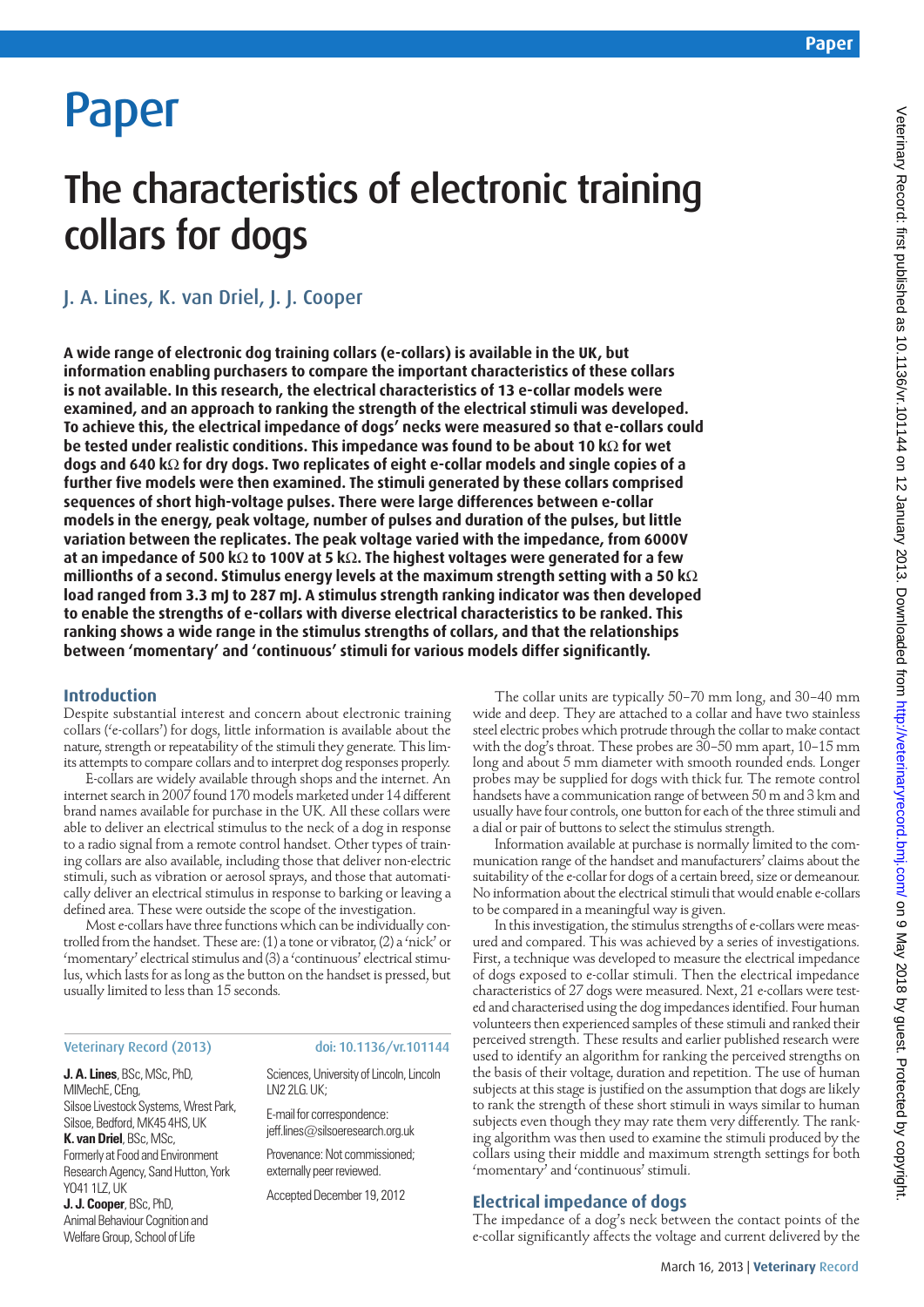collar. Electrical impedance has two components, an in-phase (resistive) component and an out-of-phase (inductive or capacitative) component. When presented with a high resistive impedance, such as 1 M $\Omega$ , some collars generate peak voltages in excess of 6kV, while with an impedance of 500  $\Omega$  the same collar may generate a peak voltage of only 20V. Despite the importance of impedance for the electrical output of e-collars, it does not appear to have been directly measured. Klein (2000, 2006) estimated resistance of dogs based on measurements of pig and human skin. He concluded that a dry dog was likely to present a resistance greater than 80 kΩ and a wet dog 20-40 kΩ. Lindsay (2005) follows Dix 1991 in using a value of 500  $\Omega$ , while an expert witness in an Australian court case expected this value to be in the order of 100 Ω (NAIA 2012).

In this investigation, direct measurements of the impedance of the dogs' necks were made. Since biological materials seldom have linear impedance characteristics, the measurements were made under voltage conditions similar to those which occur with e-collars. A commercial electronic collar was modified for the purpose. In its unmodified state it delivered a 'momentary' stimulus comprising eight short voltage pulses in quick succession. Each pulse lasted 1ms, and the interval between the pulses was 16 ms. This collar was altered to allow only one of these voltage pulses to be delivered, and to enable both voltage and current to be measured. Tests on human volunteers indicated that this modification significantly reduced the perceived strength of the stimulus to a level where it was not considered painful. They also showed that when the pulse sequence was not interrupted there was no significant variation in electrical impedance of the skin between the first and subsequent pulses. This approach enabled impedance to be measured on dogs at representative voltages without administering a full electrical stimulus. Technical details of the measurement and analysis method are given in Appendix 1.

The electrical impedances of 27 dogs were measured. The measurements were approved by the relevant institutional ethical review panels, and discussed in detail with the local Home Office Inspector who was satisfied that it did not require a project licence under the Animals (Scientific Procedures) Act 1986. All the dogs were privately owned and were volunteered by their owners who gave informed consent and, in most cases, interacted with their dogs during the measurement session. Inclusion criteria for the trial included that the dogs had a known background history, were over six months old, readily played or interacted with people, were not nervous, fearful or aggressive and had not been trained with e-collars. These conditions were to help safeguard the dog's welfare. The dogs comprised four spaniels, 10 labradors and other retrievers, seven terriers, two German shepherd dogs, and four other dogs of working breed. Their sex, status, age, hair length, body condition, neck circumference and height were measured. Where possible, six single-pulse stimuli were applied to each dog: three when the coat was dry and three when it was wet. To provide distraction from the potentially perceptible stimulus, dogs were enticed to play or otherwise interact with their owner or a researcher while the single-pulse stimuli were applied (Notermans 1966, Kleiber and Harper 1999). After every single-pulse stimulus, an assessment was made as to whether there had been any behavioural response from the dog which might indicate discomfort or pain. If any such responses were noted by the project team or owner then the sessions with that dog were stopped.

Sixty-four useable measurements were made on the 27 dry dogs, and 53 measurements were made on 22 wet dogs. In the majority of cases, the dogs did not react when the single-pulse stimulus was applied. Where they did react, their responses were limited to ear or eye movement, momentary attention redirection, and in one case both licking of lips and reluctance to re-engage in play. While these behaviours may have been a reaction to the single-pulse stimulus, the stimulus was also always preceded by a tone, and some dogs showed similar reactions (except lip licking) to the tone alone. In the dog which exhibited lip licking and reluctance to re-engage in play, the sessions were discontinued; in all other instances, sessions were continued by agreement of all present. The number of measurements collected is lower than the number of stimuli applied, since stimuli were also required to select the measurement range of the equipment. There are fewer wet measurements than dry measurements because the dry

measurements were made first and some dogs lost interest in play or interaction during the test session. This was taken as a sign of disinterest rather than pain, fear or distress, as it did not occur immediately after the single-pulse stimulus was applied.

The results indicated that the impedance of the dogs could be described as a simple resistive load without a significant capacitive or inductive component. The distribution of values was highly skewed, so median values and percentiles were identified rather than mean values. For dry dogs, the median impedance was 640 k $\Omega$ , and the 10th and 90th percentile values were  $22$  k $\Omega$  and 950 k $\Omega$ , respectively. For the wet dogs, the median value was 10 k $\Omega$ , and the 10th and 90th percentile values were 4 kΩ and 150 kΩ, respectively. For some dogs, there was little variation between the replicate measurements, while others resulted in very different values. The median ratio of lowest to highest measured resistance was 1.8 and 1.7 for dry and wet dogs, respectively. This variation was probably due to changes in the contact area and amount of hair between the probes and the skin that occurred as the dog played. Similar changes are likely to occur when a collar is in normal use.

The high impedance presented by dry dogs was probably due to the properties of dog hair, the air gaps between the hairs, the layer of grease covering the skin and the high resistance of dry epidermal skin layers. The finding that resistance was lower in wet dogs is consistent with Klein (2006) and Lindsay (2005) as well as human data (IEC 2005). It was likely to be due to improved electrical conduction through wet hair using water pathways, and larger area of contact with the skin due to conduction of the electricity through the surface moisture on the skin surface.

Because of the variation between successive measurements and the small number of replicates, it was not possible to determine whether the resistance of individual dogs differed significantly. No significant trends between resistance and any of the measured factors, such as dog size, neck circumference or hair length and could be identified.

#### **Electronic properties of collars**

Thirteen different e-collar models from nine brands were examined. For eight of these models, two examples were examined, and for the remainder, only one. Seventeen of the collars were new and four were borrowed from dog trainers. Collars were bought anonymously and duplicate collars were bought from different suppliers. All collars were available to purchasers in the UK, and all except one were bought via the internet. The collars included the two best selling models manufactured by Electronic Collar Manufacturers Association (ECMA) members as advised in 2007. ECMA is a self-regulatory industry body which sets publicly available standards to which its members' products should adhere. Selection of most of the remaining models was based on information obtained from e-collar users participating in a related study (Blackwell and others 2012). One e-collar was selected outside these criteria because of its unusually large number of strength settings.

Each e-collar model was assigned an identity code. Collars E1 to E4 were brands from ECMA members, while N1 to N5 were brands from non-ECMA members. Where more than one model from a brand was examined, they were identified as 'a' and 'b' (eg, E1a and E1b represent two different models from the same brand). After purchase, collar N5 was found to be a counterfeit. It was included in the assessment as it may be attractive to consumers due to its low price. Collar E1a was donated to Defra some years before this research and is no longer available for purchase. Collar N4 was bought in the UK from a supplier based in the USA.

The voltage time histories generated by these collars were measured while they were loaded with resistive impedances of 500 k $\Omega$ , 50 kΩ, 5 kΩ and 0.5 kΩ. The upper three of these resistances were selected to represent the range of resistances likely to be found when the collars are in use. The lowest resistance was included because it is the resistance used for output current measurement tests by ECMA members (ECMA 2008). Almost all the collars offered the user at least eight different stimulus strength levels. Measurements were made with the e-collars adjusted to give maximum stimulus, the minimum stimulus and the value closest to the middle of the range. The repeatability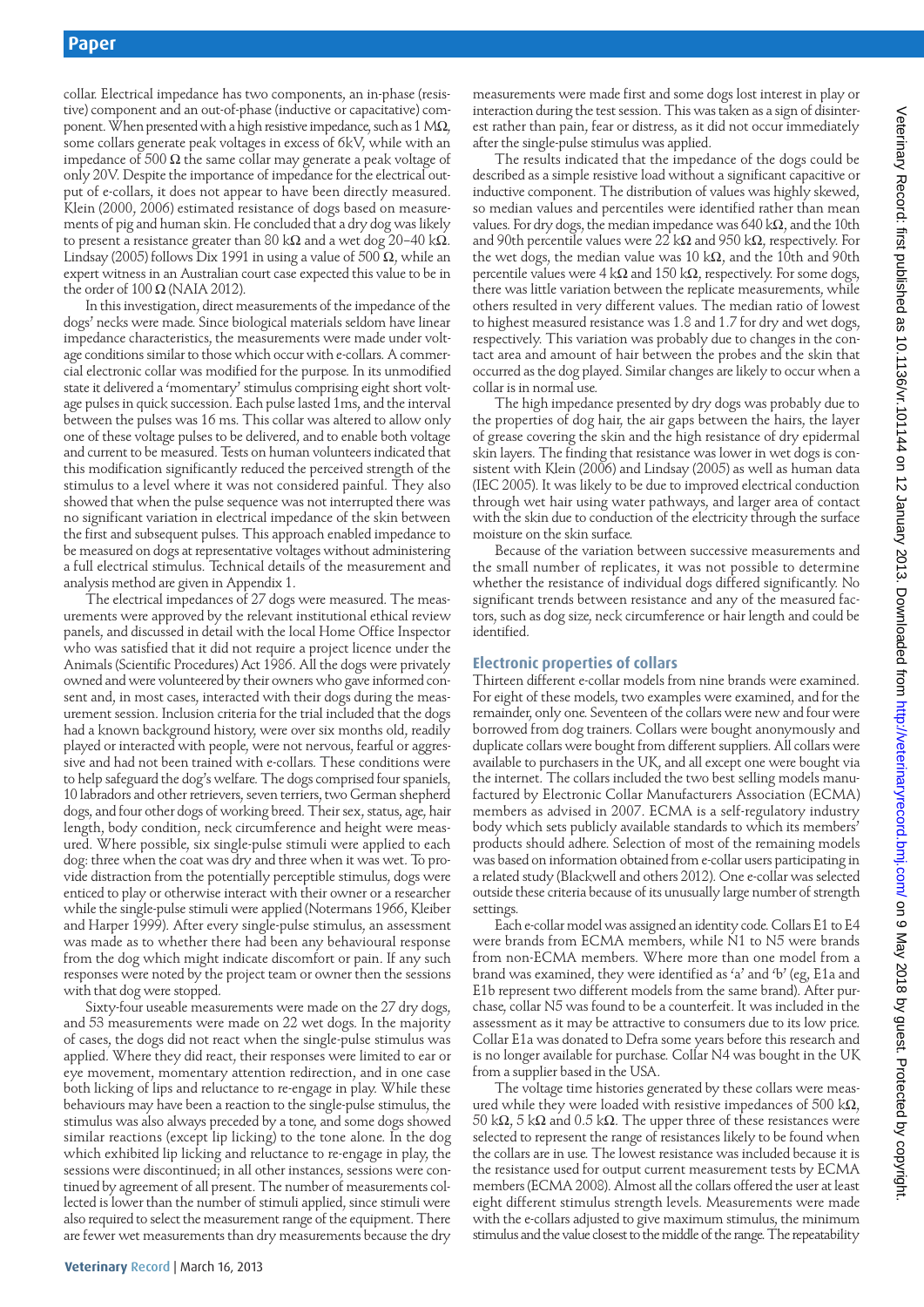| TABLE 1: Description of collars tested. Collars are identified as 'E' or 'N' for ECMA/non-ECMA members, respectively |             |                             |                                        |                                                   |                                        |                                                     |                                                |  |  |  |  |
|----------------------------------------------------------------------------------------------------------------------|-------------|-----------------------------|----------------------------------------|---------------------------------------------------|----------------------------------------|-----------------------------------------------------|------------------------------------------------|--|--|--|--|
| Model<br>Identity                                                                                                    | Condition   | Number of<br>collars tested | Number of stimulus<br>levels available | Number of voltage pulses<br>in momentary stimulus | Duration of momentary<br>stimulus (ms) | Voltage pulses per second<br>in continuous stimulus | Maximum duration of<br>continuous stimulus (s) |  |  |  |  |
| N1                                                                                                                   | <b>New</b>  |                             | 16                                     |                                                   | 12                                     | 285                                                 |                                                |  |  |  |  |
| N2a                                                                                                                  | <b>New</b>  |                             | 64                                     | 272                                               | 420                                    | 514                                                 | 10                                             |  |  |  |  |
| N <sub>2b</sub>                                                                                                      | <b>Used</b> |                             |                                        | 131                                               | 131                                    | 475                                                 | 10                                             |  |  |  |  |
| N <sub>3</sub>                                                                                                       | <b>New</b>  |                             | 15                                     | 15                                                | 80                                     | 90                                                  | 11                                             |  |  |  |  |
| N <sub>4</sub>                                                                                                       | <b>New</b>  |                             | 10                                     |                                                   | 16                                     | 21/110                                              | 8.5                                            |  |  |  |  |
| <b>N5</b>                                                                                                            | <b>New</b>  |                             |                                        | n/a                                               | n/a                                    | 10                                                  | $>60^{\degree}$                                |  |  |  |  |
| E <sub>1</sub> a                                                                                                     | <b>New</b>  |                             |                                        |                                                   | 120                                    | n/a                                                 | n/a                                            |  |  |  |  |
| E <sub>1</sub> b                                                                                                     | <b>New</b>  |                             |                                        | n/a                                               | n/a                                    | 17                                                  |                                                |  |  |  |  |
| E <sub>2</sub>                                                                                                       | <b>New</b>  |                             |                                        | 120                                               | 120                                    | 1000                                                |                                                |  |  |  |  |
| E3a                                                                                                                  | <b>New</b>  |                             | 127                                    | 3 or 6                                            | 10 or 20                               | 80/119/255                                          |                                                |  |  |  |  |
| E3b                                                                                                                  | <b>Used</b> |                             | 127                                    |                                                   | 18                                     | 70/88/133                                           | 13                                             |  |  |  |  |
| E4a                                                                                                                  | <b>New</b>  |                             |                                        |                                                   |                                        | 73                                                  |                                                |  |  |  |  |
| E <sub>4</sub> b                                                                                                     | Used        |                             |                                        |                                                   |                                        | 57                                                  |                                                |  |  |  |  |

Where more than one duration or number of pulses is given, the value increases as the strength of the stimulus is increased on the remote handset \*N5 was tested for 60seconds; it is presumed there is no cut-out.

ECMA, Electronic Collar Manufacturers Association.

of each collar was estimated by making at least 10 repeat measurements while it was set at the mid-range stimulus value and loaded with a 50 k $\Omega$  resistance.

The measurements showed that all the collars changed the voltage generated in response to electrical impedance of the dog and that the number, duration, frequency and voltage of the impulses varied widely between collar models. The 'momentary' stimulus comprised a short sequence of identical short but relatively high voltage impulses (Table 1). The 'continuous' stimulus comprised a much longer sequence of the same voltage pulses. Stimulus strength adjustment was mostly made by changing the peak voltage of the impulses, however, some collars also changed the number of voltage impulses used. Table 1 summarises some of these characteristics.

Fig 1 shows, for illustration, a single voltage pulse recorded from collar E3b set at maximum stimulus strength and loaded with a resistance of 500, 50, 5 and 0.5 kΩ. A 'momentary' stimulus with this collar comprises four of these pulses at 4 ms intervals. This type of pattern was generally representative of all the e-collars tested.

Table 2 shows the maximum voltages recorded for each e-collar model tested. Where two collars of the same type were tested the average of the two maxima is given. These results show that the maximum voltage is dependent on the resistance presented by the dog, and that there were large differences between collar models. Although the maximum voltages can be very high, they were generated for very short durations.

The complex shape and very short duration of pulses together with the variable number of voltage pulses means that a simple peak voltage measurement cannot adequately describe electrical stimuli. A calculation of the electrical energy dissipated during the stimulus, however, integrates the voltage and current over the time of application. Industry literature clearly implies that this is considered to be a better measure of the stimulus strength (Anon 2007). The electrical energy dissipated in one 'momentary' stimulus is given in Table 3. These results show a wide range of energy levels with the most energetic stimulus usually occurring at neither the highest nor the lowest impedance.

The ratios of the energy dissipated by the e-collars set to their most powerful and least powerful levels had a median of 81 (range 8–1114). This contrasts with the ratios of the maximum to minimum energy dissipated when the impedance was varied over the range from 500 kΩ (typical dry dog) to 5 kΩ (typical wet dog) for which the median ratio was 2.8 (range 0.6–32.9). The energy delivered by e-collars varied much more with the stimulus strength setting than between wet and dry dogs. If dissipated energy is an indication of stimulus



Fig 1: A single voltage pulse from collar E3b set to maximum stimulus strength and loaded with a resistance of 500, 50, 5 and 0.5 kΩ. A 'momentary' stimulus from this collar comprised four identical voltage pulses spaces at 4 ms intervals. Note the change of the ordinate scale

Table 2: Maximum voltages (V) recorded with collars set to maximum stimulus strength and with various resistive loads from 500 to 0.5 kΩ. The bottom line of the table shows T<sub>50</sub>, the duration in microseconds (μs) for which the voltage in one voltage pulse exceeds 50% of the maximum voltage. This duration was measured using the 500 kΩ load and maximum stimulus level

|                       | N <sub>1</sub> | N <sub>2</sub> a | N <sub>2b</sub> | N <sub>3</sub> | N <sub>4</sub> | N <sub>5</sub> | E <sub>1</sub> a | E <sub>1</sub> b | E <sub>2</sub> | E <sub>3</sub> a | E3b  | E4a  | E4b  |
|-----------------------|----------------|------------------|-----------------|----------------|----------------|----------------|------------------|------------------|----------------|------------------|------|------|------|
| 500 $k\Omega$         | 4116           | 3569             | 2856            | 2491           | 5490           | 7350           | 4754             | 4864             | 950            | 5757             | 3888 | 4990 | 4527 |
| 50 k $\Omega$         | 1450           | 2210             | 2330            | 2150           | 1730           | 4026           | 692              | 786              | 430            | 1300             | 910  | 966  | 990  |
| 5 k $\Omega$          | 154            | 379              | 480             | 700            | 169            | 732            | 129              | 105              | 99             | 186              | 95   | 104  | 104  |
| $0.5 \text{ k}\Omega$ | 24             | 45               | 37              | 93             | 20             | 80             | 17               | 15               | 12             | 20               | 15   | 13   | 13   |
| 150                   | 15             |                  | 14              | 12             | 32             |                | 10               | 10               | 39             | 23               | 24   | 20   | 24   |
|                       |                |                  |                 |                |                |                |                  |                  |                |                  |      |      |      |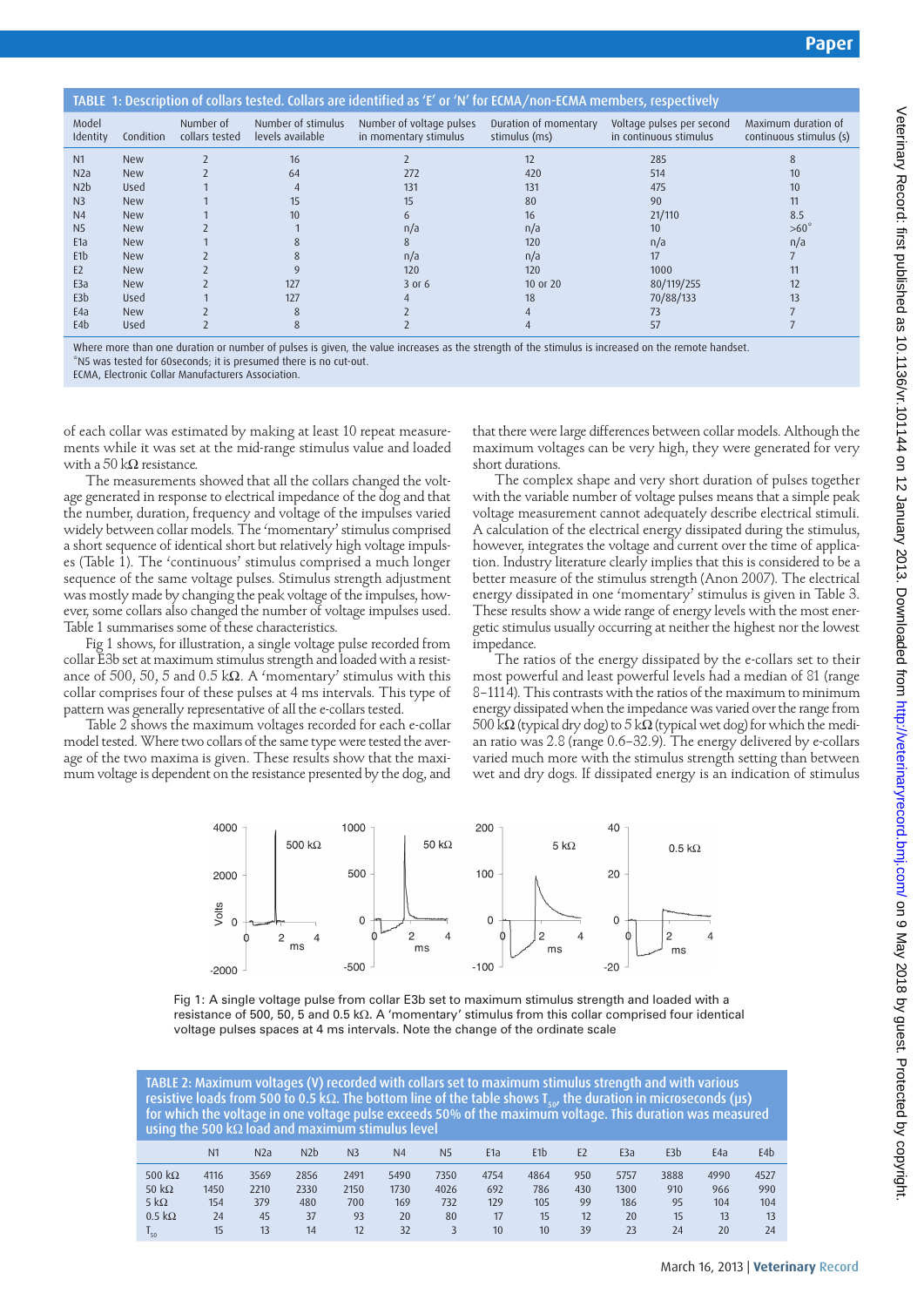Table 3: Electrical energy (mJ) delivered by a 'momentary' stimulus from collars set to give maximum stimulus level. The bottom row, marked 'ratio', indicates the ratio of the energy per second delivered by a 'continuous' stimulus to that delivered by a single 'momentary' stimulation. E-collars E1b and N5 have no 'momentary' stimulus function, so results are given for a one-second 'continuous' impulse

|                       | N1  | N2a | N2b | N <sub>3</sub> | N <sub>4</sub> | N <sub>5</sub> | E <sub>1</sub> a | E <sub>1</sub> b | E <sub>2</sub> | E <sub>3</sub> a | E3b | E4a | E4b |
|-----------------------|-----|-----|-----|----------------|----------------|----------------|------------------|------------------|----------------|------------------|-----|-----|-----|
| 500 $k\Omega$         | 1.4 | 60  | 24  | 1.2            | 6.8            | 2.6            | 3.3              | 7.3              | 16             | 7.6              | 2.7 | 1.4 | 1.6 |
| 50 k $\Omega$         | 3.5 | 287 | 152 | 12             | 18             | 13             | 5.0              | 12.4             | 54             | 17               | 4.4 | 3.3 | 3.4 |
| 5 k $\Omega$          | 5.0 | 285 | 154 | 40             | 17             | 8              | 4.7              | 6.5              | 30             | 27               | 6.5 | 2.4 | 2.3 |
| $0.5 \text{ k}\Omega$ | 2.2 | 223 | 196 | 44             | 4.1            | 0.9            | 0.7              | 1.6              | 4.1            | 3.9              | 2.1 | 0.4 | 0.4 |
| Ratio                 | 143 |     | 4   |                | 19             | n/a            | n/a              | n/a              | 8              | 43               | 33  | 37  | 29  |
|                       |     |     |     |                |                |                |                  |                  |                |                  |     |     |     |

E1a has no 'continuous' stimulus.

strength then this would indicate that stimulus strength is relatively constant regardless of whether a dog is wet or dry.

Most of the e-collars were able to deliver both a 'momentary' and a 'continuous' stimulus. It is of interest to compare the strength of these two stimuli since either may be used at any time. Table 3 indicates the ratios of the energy delivered per second by a 'continuous' stimulus to that delivered by one 'momentary' stimulus. This shows that for a given dog and stimulus strength setting, a 'continuous' stimulus will deliver in one second between two and 143 times the electrical energy of a 'momentary' stimulus depending on the model of e-collar. This indicates that swapping between 'momentary' and 'continuous' stimuli has a much greater impact of a dog with some collars than with others.

Most of the e-collars were purchased in duplicate, to allow a limited assessment of individual variation of collar properties. The mean difference between the maximum voltages and between the energy outputs for the replicated e-collars was less than 10 per cent. To assess repeatability of the stimuli of each collar, at least 10 measurements were made of the energy dissipated into a 50 kΩ load with the collar set to deliver a mid-level stimulus. The sd of the energy dissipated was on average only 2.5 per cent of the mean energy dissipated.

Reliability was not examined directly, however, faults were observed in two of the new e-collars. In one case, this resulted in a maximum strength impulse being delivered regardless of the level chosen via the dial. This occurred intermittently and appeared to be related to the direction of the force which was exerted on the dial during stimulus strength adjustment. This indicated a significant design fault since not only should the components be appropriately robust, but the electronics should also have been designed to prevent such inadvertent high stimulus levels. In another e-collar, the stimulus strength adjustment dial could be set to a value between the allocated levels. When this occurred, the resulting stimulus was substantially lower than that produced when set to either of the adjacent levels.

#### **Development of a stimulus strength ranking method**

Given their basic physiological similarities, it seems reasonable that short stimuli, such as those provided by electronic training collars will be ranked (but not rated) similarly by human beings and dogs. Human tests were therefore used to identify a ranking index to facilitate comparisons of e-collars and comparisons between modes of operation. No attempt was made to determine what electrical stimuli are perceptible or noxious to dogs.

The detection and pain thresholds of electrical stimulation have been shown to vary greatly between human subjects. Rollman and Harris (1987) reported that under closely controlled resistance conditions, the electrical current required to reach either the detection threshold, the pain threshold or the tolerance threshold varied by a factor of at least eight. This corresponds to a factor of 64 in energy. Slightly smaller ratios were reported by Laitinen and Eriksson (1985). Melzack and Wall (1965) suggested that these interpersonal differences were related to impedance, sensory, motivational and cognitive factors, habituation and sensitisation. Duker and others (2004) found that sensitisation to an electrical stimulus may occur at stimulus intervals of a few minutes, but that over a longer period the effectiveness of the electric stimulus decreased. Within a subject, the perception of electrical stimuli is likely to vary with physical factors, including the pathway of the current, the number and/or the frequency of the pulses, the total exposure time, the voltage and the current (IEC 2005).

With contact resistance maintained constant, Ekman and others (1964) showed that single 0.85-second exposures to a 50Hz alternating current stimulus of varying voltage resulted in a perceived intensity that correlated closely with the square of the current (and hence energy). Rollman and Harris (1987) also controlled the contact impedance and showed that if the voltage of a stimulus was varied then the rating of pain was almost proportional to the square of the current although there was some variation between subjects (median power index 1.73, inter quartile range 1.24–2.58). However, Tursky and Watson (1964) showed that when electrode contact impedance changes, the perceived stimulus strength varies in a way which is not consistent with the use of either current or energy as an indicator of stimulus intensity.

Reanalysis of data presented by Notermans (1966) provides some information about the effect of short, repeated, voltage pulses of the type used in electronic training collars. Rapid sequences of between 1 and 24, 5ms pulses were applied to human subjects, and the current in these pulses was adjusted so that each sequence resulted in the same subjective stimulus strength. Analysis of this data indicates that the square of the current multiplied by the number of pulses raised to the power 0.6 remained constant. Notermans (1966) also found that for short impulses of 0.15 ms to 15 ms, the perceived pain increased at a rate slightly lower than the increase in impulse duration. This increase is not necessarily valid for longer exposure times. Price and Tursky (1975) found that increasing exposure period from one second to 2.5 seconds did not result in significant change in the perception of a stimulus.

Under conditions of constant resistance (R), voltage and current are proportional to each other, so dissipated energy  $E$  (in Joules) can be calculated as

$$
E = P \int V(t)^{2} R^{-1} dt = P \int I(t)^{2} R dt
$$
 (1)

where P is the number of voltage pulse repetitions, V(t) is the voltage which may vary with time, I(t) is the current and R the resistance.

In order to assess stimulus strength, the literature cited above suggests: firstly that the use of  $\mathrm{V}^2$  or  $\mathrm{I}^2$  in this equation is correct, but that the factor  $\dot{P}$  should be raised to the power of 0.6; second, that a linear integration of time is not correct; and third, that the resistance R has a complex relationship with perceived stimulus strength and so must be held constant.

A short trial was conducted to assess whether these research findings might be relevant for the human perception of the relative strength of the stimuli produced by electronic training collars. Two male and two female members of the research team gave voluntary, informed consent for this study. They were exposed to pairs of stimuli at varying stimulus levels, and were required to identify which of the two stimuli was the strongest. The electrical stimuli were applied to the dorsal surface of the subjects' forearms. This location was selected because preliminary investigations indicated that both the impedance and the stimulus perception were relatively independent of the location of the contact points in this region. The devices were moved slightly between each stimulus to avoid potential sensitisation.

Using the same procedure as had been used to assess electrical impedance of dogs, the electrical impedance of the dorsal surface of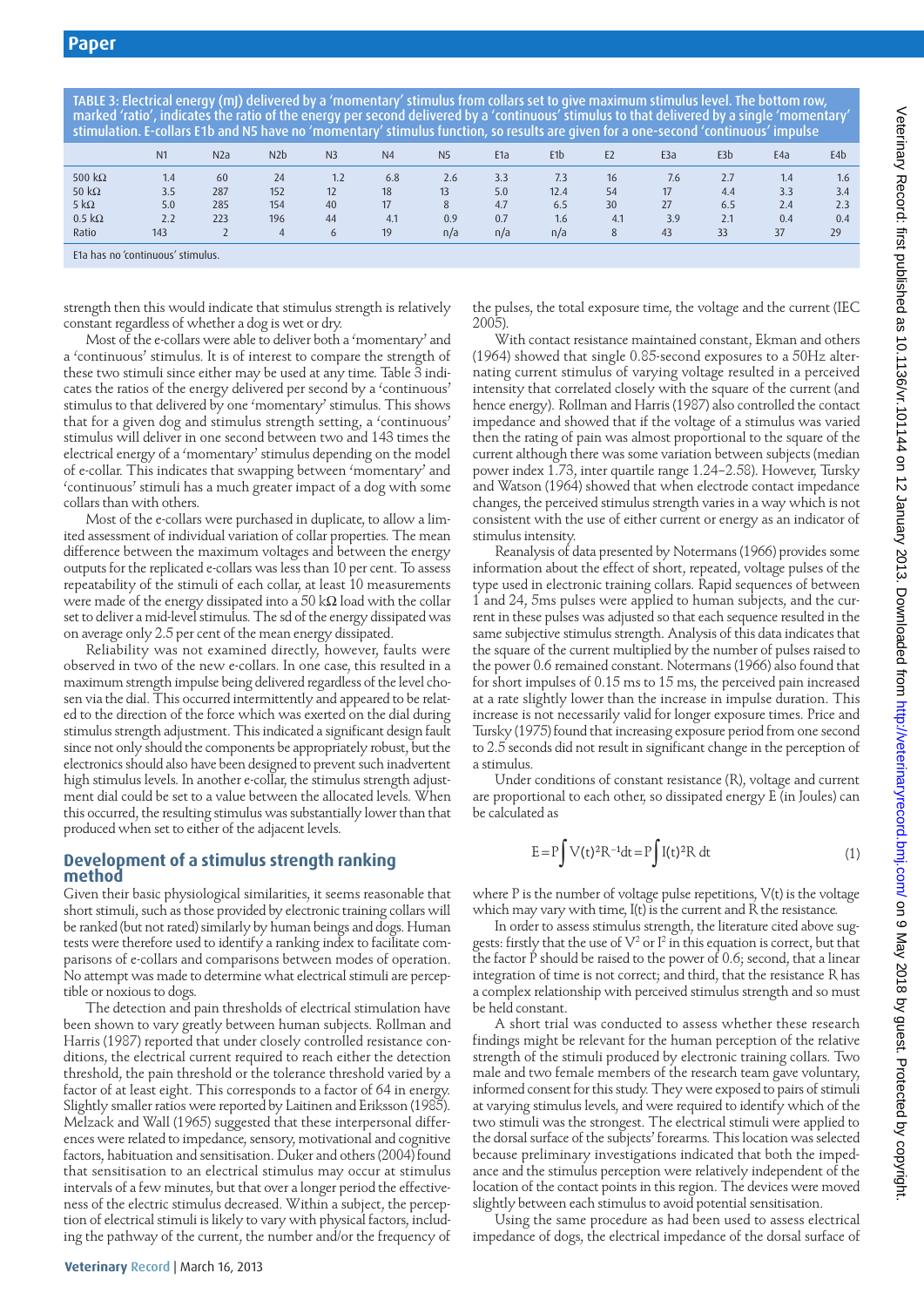the forearm was measured on the first (male) subject. This was found to be in the range  $35-50$  kΩ. The stimuli used in this part of the study were generated by four e-collar models: E2, E3a, E4a and N2a. These collars were selected firstly to achieve a spread of stimulus types, and second to ensure that in this impedance range the dissipated energy was relatively constant and its ranking between collars did not vary. In this way, even if the exact impedance presented during tests did vary a little, the consequent variation in the energy output should be small.

The subjects were exposed to a 'momentary' stimulus from one collar and then immediately afterwards to a comparison 'momentary' stimulus from another e-collar. The order of testing was randomised between subjects. The subjects identified which of the stimuli in the pair felt stronger. Strengths settings on the four collars were varied to generate 16 stimuli that ranged in peak voltage from 138V to 680V, and in the number of impulses from two to 136. A total of 146 comparisons were made in a random presentation to control for order effects. Differences could be felt between the stimuli caused by the various collars with some feeling 'sharp', rather like a pin prick, and others more like a short cramp. However, regardless of these qualitative differences, it remained relatively easy to judge which stimulus was stronger.

The results of the comparison trials were used to generate a ranking of the stimuli used. Since the rankings provided by the four subjects were very similar, the individual comparison results were pooled to identify a single optimal ranking. This perceived strength ranking was then compared with the electrical properties of the devices derived from bench-testing using a 39 kΩ resistive impedance.

The results (Fig 2), show that where the number of pulses was similar, the perceived stimulus strength increased with energy, but that where the number of voltage pulses varied, dissipated energy was a poor indicator of stimulus strength ranking. The Pearson correlation between the energy and the subjective rank was 0.72. Stimuli from N2a and E2 were perceived to be considerably less strong than the energy would indicate. These two devices delivered stimuli comprising 136 and 120 pulses, respectively, while E3a and E4a delivered stimuli comprising six or less pulses. In response to this observation, the energy calculation (1) was replaced by the more general relationship:

Ranking indicator = 
$$
P^x \int V(t)^y dt
$$
 (2)

The resistance R has also been removed from the calculation since measurements were made at a constant resistance. The calculation is, therefore, specific for a particular value of R.

The best fit for the data using this relationship is obtained using values x=0.6 and y=2. This is shown in Fig 3. The Pearsons correlation between the rankings of subjective stimulus strength and this ranking indicator was 0.98.



Fig 2: Dissipated electrical energy in one 'momentary' stimulus plotted against ranking of perceived stimulus strength, for collar E4a with 2 voltage pulses (open diamond), collar E3a with 3–6 voltage pulses (open square), collar E2 with 120 voltage pulses (solid diamond) and collar N2a with 136 voltage pulses (solid triangle). Only the first half of the N2a stimulus was used to ensure all stimuli were short



Fig 3: Stimulus Strength Ranking Indicator (SRI) calculated at an impedance of 39 kΩ plotted against the subjective rank of the stimulus strength for collar E4a with 2 voltage pulses (open diamond), collar E3a with 3–6 voltage pulses (open square), collar E2 with 120 voltage pulses (solid diamond) and collar N2a with 136 voltage pulses (solid triangle). Only the first half of the N2a stimulus was used to ensure all stimuli were short

Although Fig 3 shows that there remain some inconsistencies in the ranking, it represents a marked improvement on the 'energy hypothesis' illustrated in Fig 2. Use of the number of pulses raised to the power 0.6 agrees well with data published by Notermans (1966). Since the resistance was constant, the current was proportional to the voltage, therefore, the use of voltage raised to the power 2 is in agreement with Ekman and others (1964) and Rollman and Harris (1987). Further refinement of this approach could result in the inclusion of non-linear time integration in the model as suggested by the results of Notermans (1966); however, the additional complexity of this refinement cannot be justified at this stage due to the small amount of data available.

On the basis of these results and their conformity with earlier work, we therefore provisionally propose the use of a stimulus strength ranking indicator (SRI) calculated as

$$
SRI = P^{0.6} \int V(t)^2 dt
$$
 (3)

In order to be comparable, SRI values must be calculated at the same resistance. Stimulus strengths would be ranked following the ranking of the SRI values. It must be emphasised, however, that the results presented are based on a small sample of human subjects and collar stimuli, and would benefit from validation in a larger population using a wider range of stimuli. We do not know how far this algorithm is applicable outside the parameter range of the trials.

### **Ranking of electronic training collar stimuli**

SRI values were calculated for each collar at maximum and mid-range setting strength with a 'momentary' stimulus and one second of the 'continuous' stimulus (Fig 4). Calculations are based on the e-collar measurements made using an impedance of 50 kΩ. It is assumed that stimulus strength ranking calculation remains valid for stimuli lasting up to one second.

Fig 4 suggests considerable variation in the electronic training collar stimulus strengths. For e-collars, like the E2, N2b and N2a, the mid-range strength setting of the 'momentary' stimulus exceeds the maximum strength available on some other collars. Another difference between the e-collars is the relationship between the 'momentary' and 'continuous' stimulus. For six of the 10 e-collar types where this comparison could be made, the predicted strength of a one-second 'continuous' pulse with the collar at its mid-level setting exceeds the most powerful 'momentary' stimulus that the e-collar is capable of generating. For the remaining four e-collars, the predicted strengths of these two settings are more similar. If the difference in stimulus strengths between 'momentary' and 'continuous' is as large as indicated here, then some warning in the operation manual regarding this difference would seem to be prudent.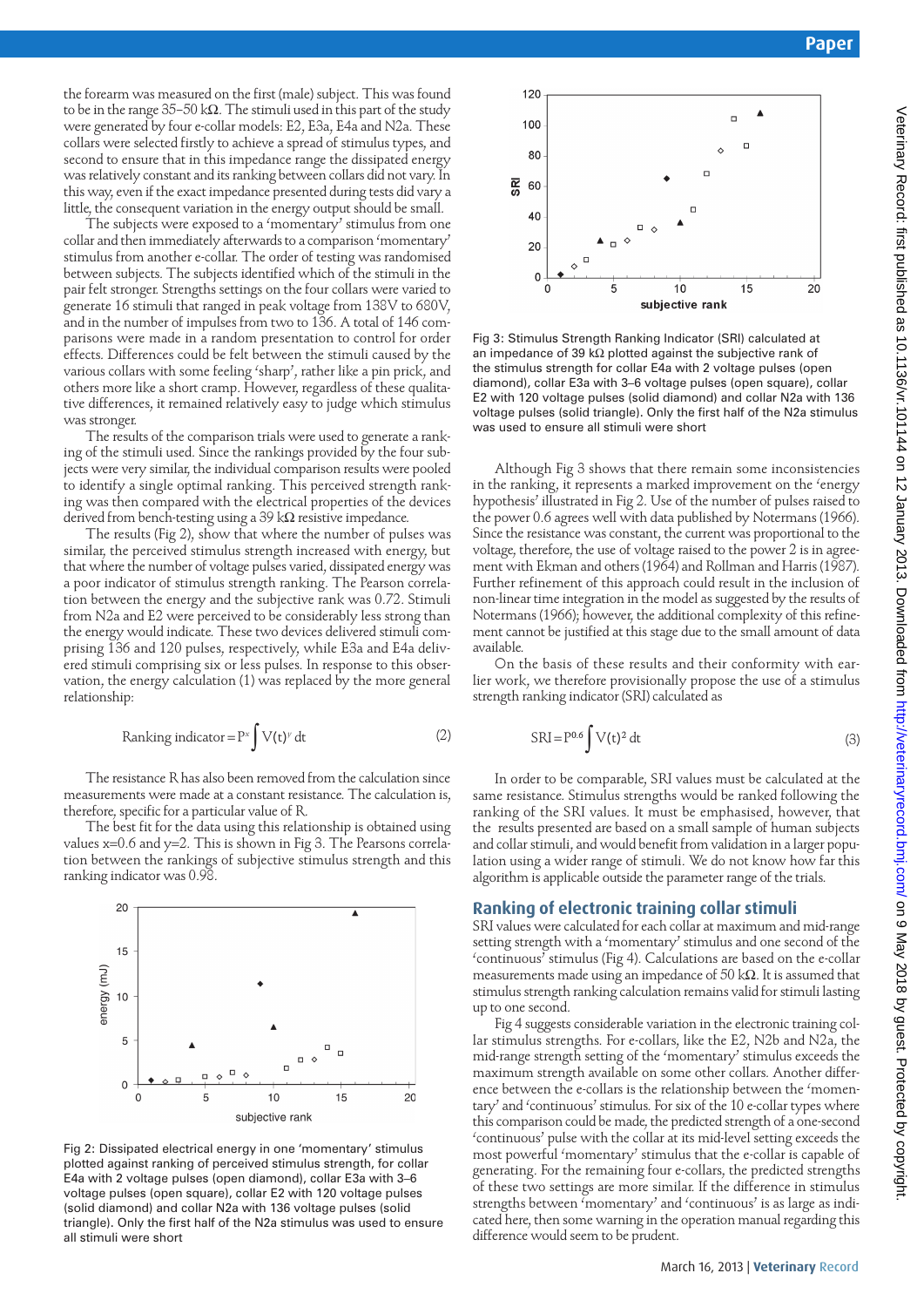



#### **Discussion**

A dog training aid should produce repeatable stimuli and be reliable, easy to use correctly and difficult to misuse. E-collar industry information states that the primary purpose of e-collar stimuli is to attract the attention of a dog rather than to punish it. It is therefore important to be able to reliably and rapidly identify a suitable stimulus strength for a particular dog and then to apply it consistently regardless of the variations in the resistance that will occur as it moves or gets wet. The two types of stimulus, 'continuous' and 'momentary' should also be of a similar strength without adjustment of the handset. The range of stimulus strengths available should not significantly exceed that required to compensate for the range of sensitivities of individual dogs and as a result of differing levels of activity and motivation. Ideally, stimulus strength information identified for a dog using one collar model should be transferable to another collar model.

While the electronic characteristics of an e-collar are undoubtedly important, this alone will not be enough to determine its impact on dog welfare. This also depends on how the e-collar is used.

This investigation indicates that, generally, e-collars produced stimuli with little energy difference from pulse to pulse when the resistance remains constant, and with energy levels that remain similar over large changes in resistance. It is not clear, however, whether this results in a constant stimulus strength since the resistance presented by the dog has been shown to change significantly from application to application of the stimulus, and to change by more than an order of magnitude when the dog becomes wet. Human sensitivity research has shown a poor correlation between stimulus perception and energy, current or voltage when the resistance changes. There are various possible changes in the current path that could result in changes in resistance, and each may have a different effect on the perception of the stimulus strength. An investigation into this variation and its effect on stimulus perception under e-collar conditions would therefore be valuable.

Human perception of electrical stimulus strength has been shown to vary so that, with resistance held constant, a 64-fold change in energy can result in similar strength assessments by different subjects (Rollman and Harris 1987). There is good reason, therefore, to expect considerable differences in the perception of electric stimulus strength between individual dogs. The e-collars tested were all adjustable in stimulus strength. The median for all the collar models tested, of the maximum to minimum energy ratio, was 81. However, the range was from 8 to 1118. This suggests that there may be less adjustment than is ideal on some collars, and more than is necessary in others.

The peak voltages delivered by e-collars can be very high, particularly when the resistance between the probes is high. However, the highest voltages are present for only a few millionths of a second, and much of this voltage is dissipated across hair, fat and dead skin layers that are not innervated. Peak voltage alone does not indicate the power of the device, and on its own is not an obvious welfare concern.

E-collar models have large differences in stimulus characteristics, such as the number, frequency and duration of pulses and the electrical energy dissipated. This makes comparison of different collar models, comparison of 'momentary' and 'continuous' stimuli strengths and the transfer of settings known to be suitable for a dog from one collar to another impossible without further information. The small-scale investigation of stimulus strength ranking resulted in a method which was consistent with previous research and resulted in a good ranking of the perceived strength of electrical stimuli on human skin. The SRI developed from this information may facilitate comparison of different e-collars, however, it should be used cautiously until validated in a larger test. The method has potential to enable the outputs of collars to be compared and ranked. It suggests that the stimulus strength of the collars that use a large number of voltage pulses is overestimated by the dissipated energy metric.

Energy tests used by industry representatives stipulate that collars should be tested to identify the maximum energy they deliver over an impedance range from  $0.5$  kΩ to 100 kΩ (ECMA 2008). This seems a reasonable test range, although this study suggests that a range from  $4 k\Omega$  to 1000 k $\Omega$  would be more relevant. These tests should perhaps be replaced by SRI calculations over the same range. The ECMA's 'fixed output current test' is specified for  $0.5 \text{ k}\Omega$ . Since this impedance is an order of magnitude lower than that measured in dogs, it has little relevance.

A cut-out function, limiting the time for which a 'continuous' stimulus can be applied is important because it provides some protection against both poor collar use and accidental collar activation. All the collars except for e-collar N5 had such a function, however, in one of these the limit was described in the manual as eight seconds, whereas tests showed it to be 11 seconds. Although reliability was not assessed systematically in this study, two faults were found in the new e-collars, one of which could result in unexpected application of the highest stimulus level. A test to search out faults under conditions that may be encountered in the field should be part of a welfare-oriented e-collar quality assurance scheme.

During this investigation, contact between the research team and both sides of the dog collar debate was avoided as much as possible in order to protect the independence of the work. The only significant piece of information requested of the industry was an identification of the most frequently sold collars. This information was used in our selection of collars to be investigated. However, the lack of contact with the industry means that we are not aware of what unpublished information about dog characteristics is held and used by the industry. However, since the resources were not available to properly validate any such information, the use of such information could have compromised the integrity of this investigation.

#### **Conclusions**

E-collars of the same model produce repeatable stimuli, with little difference from pulse to pulse, and little difference from collar to collar. However, different e-collar models have large differences in their stimulus characteristics. It cannot be assumed that a given strength setting provides a similar stimulus when moving between collar models or brands. Similarly, the relationship in strength of 'momentary' and 'continuous' stimulus varies widely between collars.

The peak voltages delivered by e-collars vary significantly with the resistance of the dog and can be very high. However, the highest voltages are present for only a few microseconds, and do not indicate an obvious welfare concern.